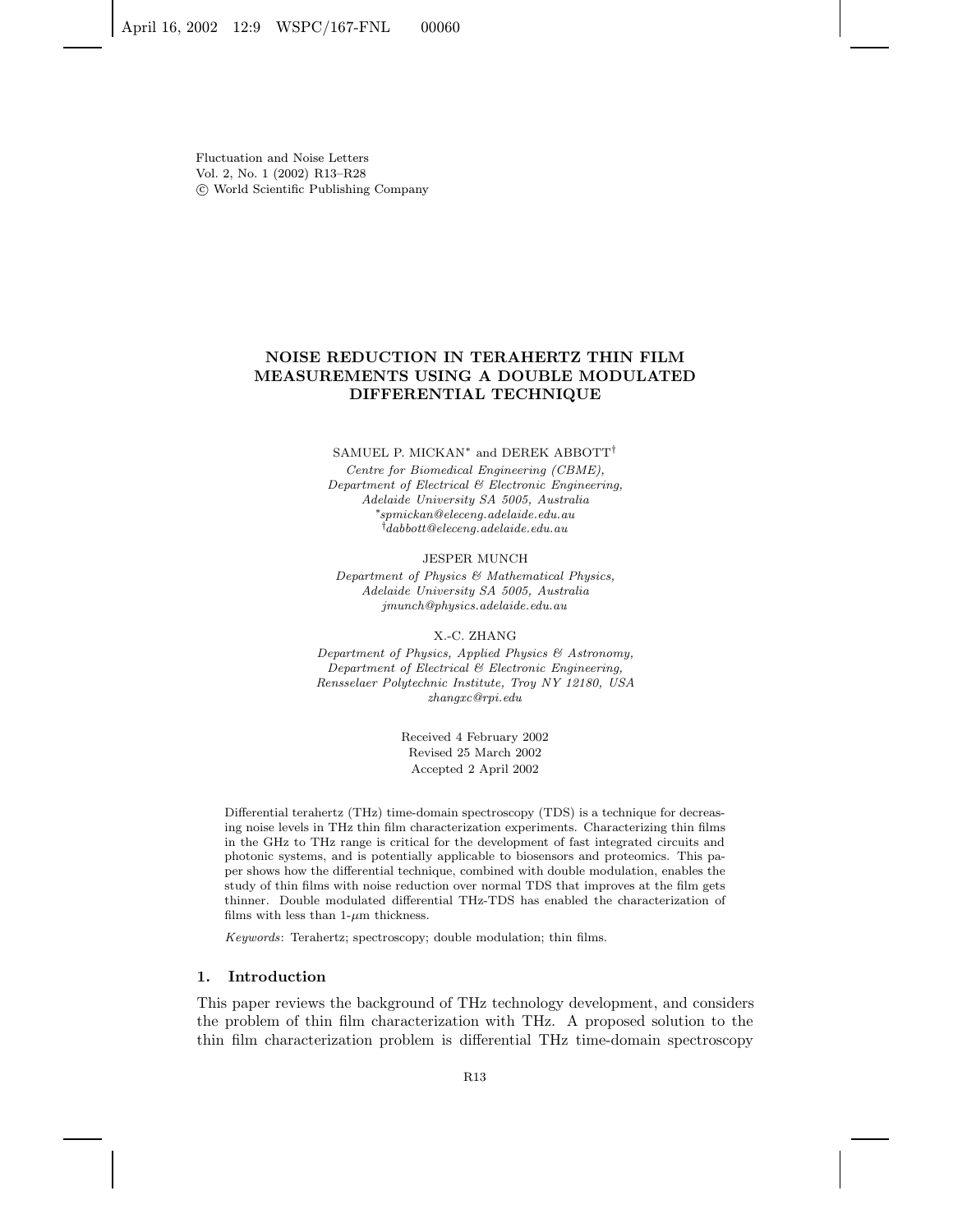R14 S. P. Mickan et al.

(DTDS), which has been recently described in [1]. This work presents a detailed noise analysis of DTDS and shows, theoretically and experimentally, the benefits of using DTDS with double modulation. We conclude by summarizing our results and discussing the future directions of our work.

# **1.1.** *Motivation*

Thin film characterization is a fundamental problem in optics and electronics. Terahertz time-domain spectroscopy (THz-TDS) is a technique developed in the last decade for characterizing samples in the THz band of the electro-magnetic spectrum. THz-TDS provides a new non-destructive method for probing thin films at speeds higher than network analyzers and wavelengths longer than optical sources. The high noise background associated with THz-TDS of very thin samples can be vastly improved by using differential THz-TDS (DTDS) and a scheme of double modulation.

Thin film characterization is important for the semiconductor industry as it pushes for smaller and faster devices. Materials with a high dielectric constant are required for improved insulation to stop tunneling between layers, and materials with a low dielectric are needed for interconnects with reduced capacitance [2]. As feature sizes approach 100 nm and chip frequencies climb into the upper gigahertz range, it becomes increasingly important to have a convenient method of characterizing the THz properties of thin dielectric films [3]. Thin film dielectric materials are being explored for many applications. Interest in plastic-based electronics is spurring the development of organic–inorganic hybrid materials and organic transistors on plastic [4,5]. Single crystal optoelectronic devices are being developed for thin film transistors and MOEMS [6].

THz systems are non-contact, non-destructive and highly sensitive. Apart from applications in high speed device characterization, THz radiation has been used for sensitive quality control, chemical spectroscopy and biomedical diagnostics. THz penetrates optically opaque materials that cannot be characterized using optical methods, and can be used in transmission, reflection and tomographic experiments [7]. THz has the potential to become a widespread diagnostic tool in the future.

# **1.2.** *THz-TDS*

THz ( $10^{12}$  Hz,  $\lambda = 0.3$  mm) frequency radiation has historically been difficult to generate and detect [8]. Thermal sources have weak emission at long wavelengths and gas vapor lasers are cumbersome [9]. Bolometric detectors only operate under vacuum at liquid-helium temperatures [10]. Fourier Transform Infrared (FTIR) spectroscopy does offer spectroscopic information down to about 1 THz, but not into the GHz regime [11]. Research continues into many sources and detectors in the THz band, including germanium lasers, gas-vapor lasers, quantum cascade lasers and backward-wave oscillators [12–15].

The development of pulsed THz radiation (T-rays) generated using ultrafast optical lasers has provided a new method for accessing the THz frequency regime. Pulsed THz techniques were initially developed for waveguides and circuit characterization [16–18]. Free-space THz spectroscopy grew from the development of both photoconductive dipole antennas and electro-optic crystals as sources and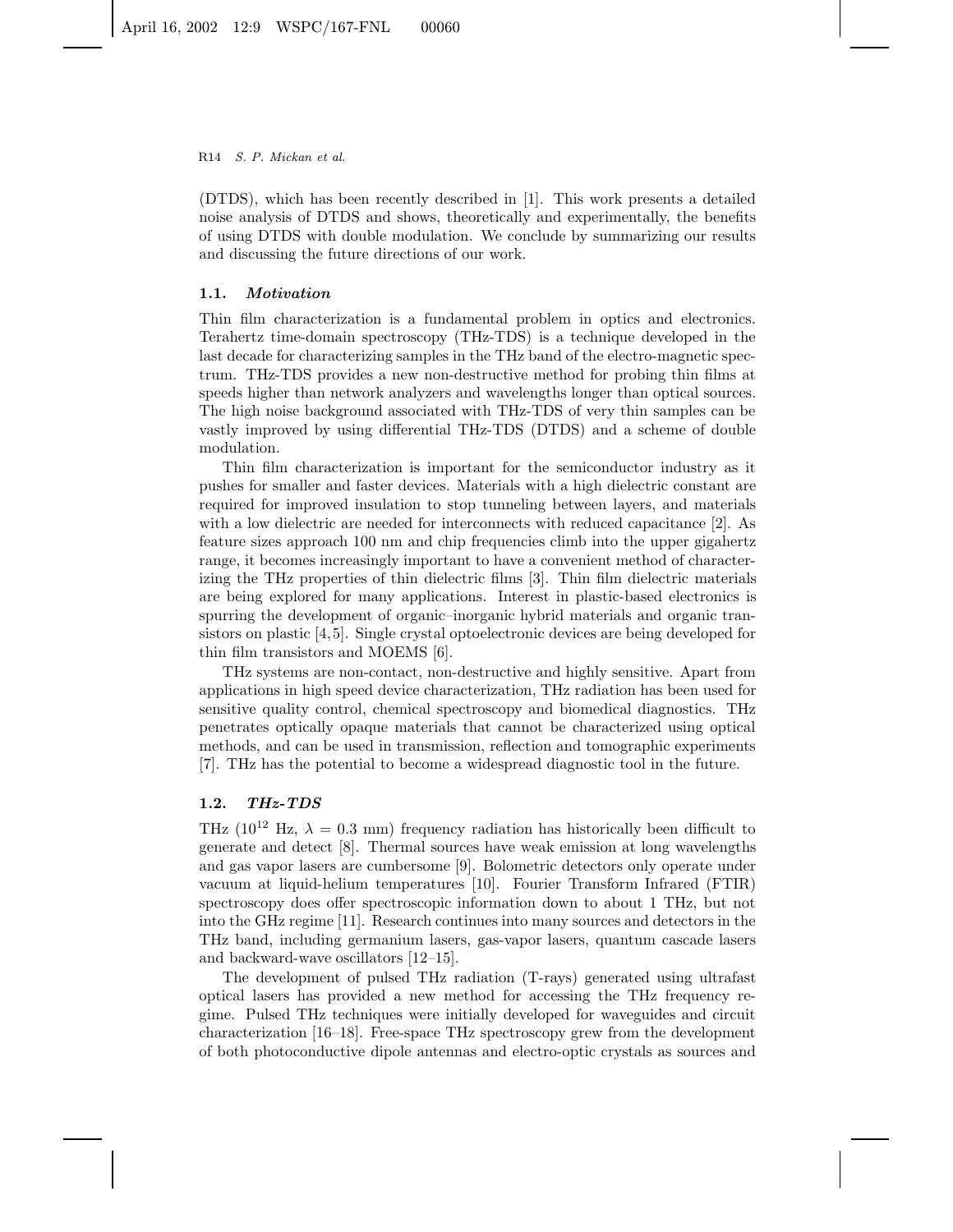detectors [19–22]. The spectroscopy of bulk dielectrics at THz frequencies was part of the early work in the field [23, 24].

Recent developments in T-ray research are wide-reaching. T-rays have been extended to two-dimensional and three-dimensional imaging using a variety of scanning and CCD techniques [25–30]. T-ray spatial resolution has been improved by the development of near field imaging [31–33]. T-ray systems now exhibit very high signal-to-noise ratios and are being implemented in applications ranging from scaled-down "radar" profiling and cancer detection [34–36].

# **2. Problem: THz-TDS of Thin Films**

There is a need for a non-contact, room temperature technique to characterize thin films at THz frequencies. Current methods of dielectric thin film characterization show a gap in information from 0.144 to 5 THz [37]. This gap is covered by the typical operating bandwidth of T-ray systems.

Thin film analysis is limited by system sensitivity; the thickness of a thin film, being microns or less, is far less than the T-ray wavelength. A number of approaches have been used to increase system sensitivity, including DTDS, angle-depended spectroscopy, interferometry and planar waveguides.

The complex dielectric constant of a sample is related to its optical properties by the relation  $\tilde{\epsilon}=(\tilde{n})^2$ , where, for extinction coefficient  $\kappa$  and refractive index n,  $\tilde{n} = n - i\kappa.$ 

The phase shift caused by a dielectric sample in the T-ray radiation path is proportional to  $(\tilde{n} - 1)d/\lambda$ , where  $\tilde{n}$  is the complex refractive index of the medium, d is the sample thickness and  $\lambda$  is the T-ray wavelength [35]. For small  $\tilde{n}$  and d, this phase change is very difficult to detect in background noise.

T-rays have been used to characterize a wide variety of thin film materials using different techniques. T-rays can be used to observe static and dynamic characteristics of superconducting films, dielectrics in waveguides and DNA thin films [38–41]. Organic thin polymer films were first characterized by T-rays in 1992 [42]. A reliable algorithm for estimating the T-ray characteristics of thin film dielectrics was proposed in 1996 [43]. This method uses a model based on simple Fresnel equations and an iterative fit algorithm. Near-Brewster angle ("goniometric") phase shift reflection has been used to determine the refractive index of  $3.27-\mu m$ -thick polymer films [37]. An incorporation of this technique into tomography has been suggested by angle-depended T-ray tomography of thin films for fuel cell applications [7].

T-ray interferometry is another method to increase the sensitivity of the T-ray system. T-ray interferometric techniques typically induce a 180 $\degree$  (Gouy) phase shift in one arm of a Michelson interferometer, then detect phase changes introduced by a thin sample into one arm. Enhanced depth and spatial resolution have been achieved with T-rays focused to a point on a reflective sample in one arm of an interferometer, where the Gouy shift occurs at the focal point on the sample [48]. The peak amplitude showed a  $20\%$  change for a  $12.5$ - $\mu$ m-thick air gap in Teflon. Another interferometer has been constructed using silicon prisms as reflectors, where a 180◦ phase shift was induced by a fixed end reflection from one of the faces [49]. This study characterized the real and imaginary parts of the refractive index of a  $2-\mu$ m-thick film of free-standing Mylar.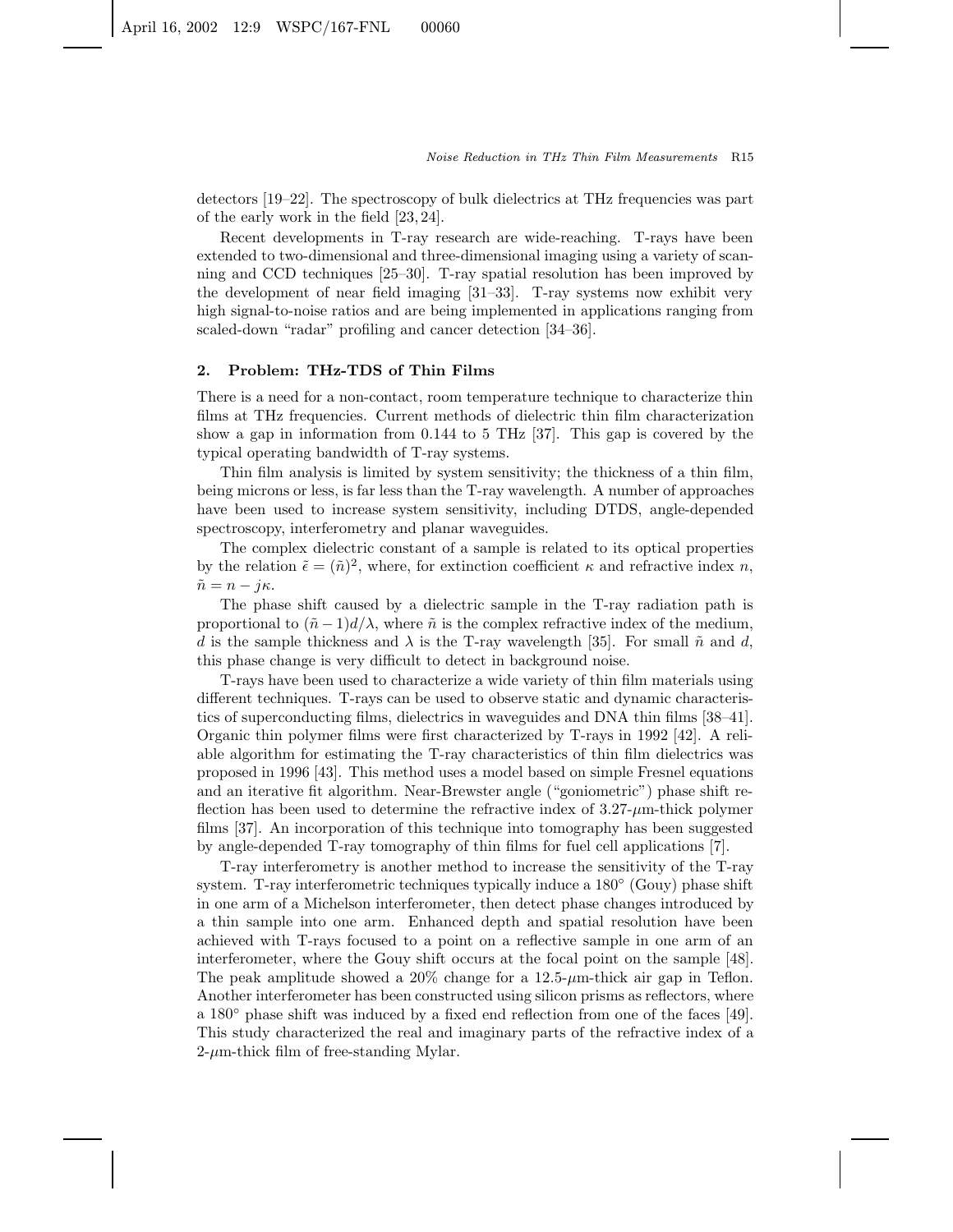#### R16 S. P. Mickan et al.

Using planar waveguides and a THz resonator, Bolivar *et al.* have demonstrated a highly sensitive device for probing the binding state of DNA [50]. This thin film micro-stripline approach can be extended to two-dimensional gene chips for high speed DNA analysis. The THz waveguide and resonator structure is sensitive to single-base defects in a 1.1 femtomol volume of  $0.52$  g/L DNA-in-water. Although highly sensitive and integrable, this technique is not ideal for non-contact characterization of thin dielectric films.

The techniques described above have achieved spectroscopy and imaging of dielectrics of micron thickness. The challenge remains, however, to extend T-ray frequency characterization to thinner films and lower dielectric constants. A promising technique for further improving T-ray system sensitivity is DTDS.

### **3. Proposed Solution: Double Modulated DTDS**

The problem of detecting the small signal from absorption, reflection and delay in a thin film can be solved by using what has been called *differential THz timedomain spectroscopy* [51] or ultra-high sensitivity spectroscopy [52]. DTDS measures a signal that comes purely from the difference caused by a thin film deposited on half of a sample holder; the other half is used as a reference. DTDS measures only the difference between the two halves every 100 ms or less, thereby canceling out slow fluctuations in the laser power, which is the main source of noise. Although terahertz is high frequency radiation  $(10^{12})$ , it is detected by sampling the ultrafast pulse on a timescale that corresponds to ms or longer [53]. Unfortunately, the samples cannot be physically switched at very high frequencies, which removes the benefit of high frequency modulation with an optical chopper. Double modulation combines the benefits of both to provide a reduced noise over both normal DTDS and high-frequency-modulated THz-TDS.

#### **3.1.** *Differential THz time-domain spectroscopy (DTDS)*

The advantage of DTDS is to modulate the T-ray signal using only the thin film, and detect the magnitude of this modulation using a lock-in amplifier (LIA). The sample is a substrate half-covered with the film and half bare, as shown in Fig. 1a.

DTDS is able to measure very subtle variations in phase and absorption. In a normal THz-TDS experiment, this difference is determined from the ratio of two complex spectra,  $\hat{S}_{\text{film}}/\hat{S}_{\text{ref}}$ , where the complex spectral components  $\hat{S}$  are the Fourier Transforms of the time domain waveforms measured in the experiment. Each waveform is measured in a separate scan of the pump beam delay stage, resulting in a delay between scans of ten minutes or more for sensitive scans. For a typical T-ray system, the major source of noise is the pump laser, which is very sensitive to slow fluctuations in temperature. These fluctuations can cause larger changes in the detected T-ray signal than the thin film sample itself. The advantage of DTDS is that the signal transmitted through the film is compared to the signal through the substrate at each point of the delay stage. In effect, the differential waveform is equivalent to the difference between the reference and sample waveforms,  $y_{\text{diff}} = y_{\text{ref}} - y_{\text{film}}$ .

The benefit of using DTDS over THz-TDS for characterizing thin films can be estimated using a simple analysis of measurement error in the amplitude spectrum,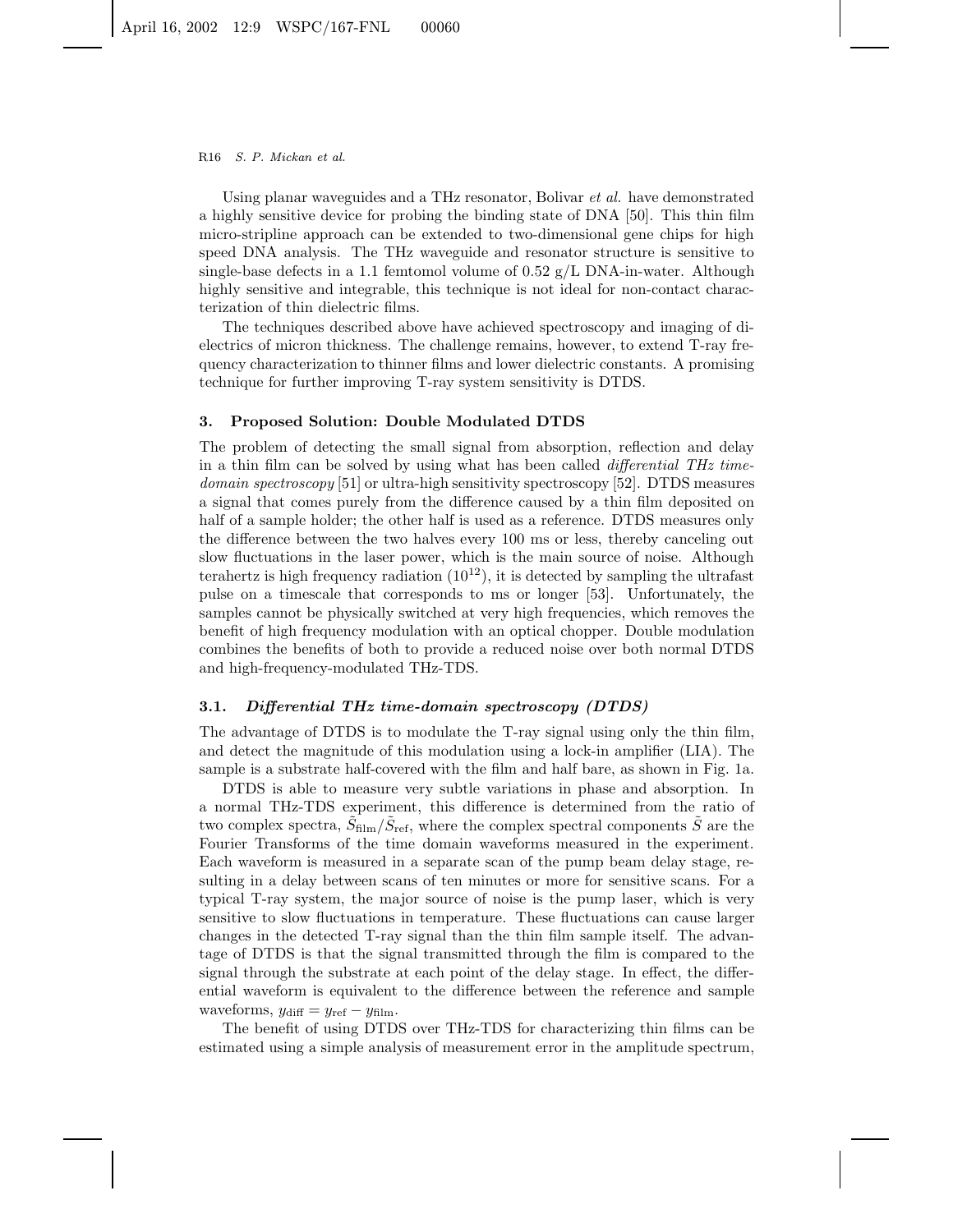

Fig. 1. (a) shows the schematic of a thin film sample prepared for DTDS. The thin film, characterized by the complex refractive index  $\tilde{n}_2$ , is supported by a substrate,  $\tilde{n}_1$ . The surrounding medium, in our case air, has the complex refractive index  $\tilde{n}_3$ .  $\tilde{n}_s$  is the complex refractive index of the medium that replaces the volume of the thin film — in our experiments this is air, although if the thin layer is created by implantation of the substrate,  $\tilde{n}_s$  may differ from  $\tilde{n}_3$ . For example, if a layer of  $\tilde{n}_2$  is created by implanting a dopant into a silicon substrate,  $\tilde{n}_1$ , then the  $\tilde{n}_s$  layer would be silicon not air. The spectral components that are transmitted through the substrate are denoted by  $\tilde{S}_{\text{ref}}$  and the components transmitted through the substrate and the film are denoted  $\tilde{S}_{\text{film}}$ .  $L_2$  is the thickness of the thin film, measured using, for example, atomic force microscopy. The Fresnel transmission coefficients,  $t_{ab}$ , indicate the transmission from medium a to medium b, where  $t_{ab} = 2\tilde{n}_a/(\tilde{n}_a + \tilde{n}_b)$ . In DTDS, the signal is made up of the difference between  $\tilde{S}_{\text{ref}}$  and  $\tilde{S}_{\text{film}}$  by rapidly switching between them. (b) shows the noise spectrum of our T-ray system with balanced photodiodes (PDs) versus the modulation frequency used with the lock-in amplifier. The noise spectrum shows an  $1/f$  noise characteristic typical of ultrafast laser-driven experiments [44–47]. The benefit of double modulation is highlighted by the two lines at 100 Hz and 3 kHz. The noise level at 3 kHz and above is more than an order of magnitude lower than the noise at 100 Hz and below. The noise spectrum was measured using biased PDs, a  $50-\Omega$  load impedance and a LIA swept through different frequencies. The noise output of the LIA was measured with a settling time of 60 times the time constant.

that is errors arising from  $\Delta|\tilde{S}| = \Delta S$ . Analysis of phase error will be considered in future work.

The quantity of interest in dielectric characterization experiments is the deconvolved system response, or the transmission spectrum,

$$
T(\omega) = \frac{S_f(\omega)}{S_r(\omega)},
$$
\n(1)

where  $S_f$  and  $S_r$  are the amplitudes of the spectral components of the film (sample) and reference waveforms. For nominally uncorrelated measurement errors of the amplitude spectra  $\Delta S_f$  and  $\Delta S_r$ , the relative error in the amplitude transmission spectrum can thus be approximated by

$$
\left(\frac{\Delta T}{T}\right)_{\text{TDS}}^2 \approx \left(\frac{\Delta S_f}{S_f}\right)^2 + \left(\frac{\Delta S_r}{S_r}\right)^2. \tag{2}
$$

For a thin film sample, the relative errors in the reference and sample spectra are largely equal. The relative error in the amplitude transmission spectrum of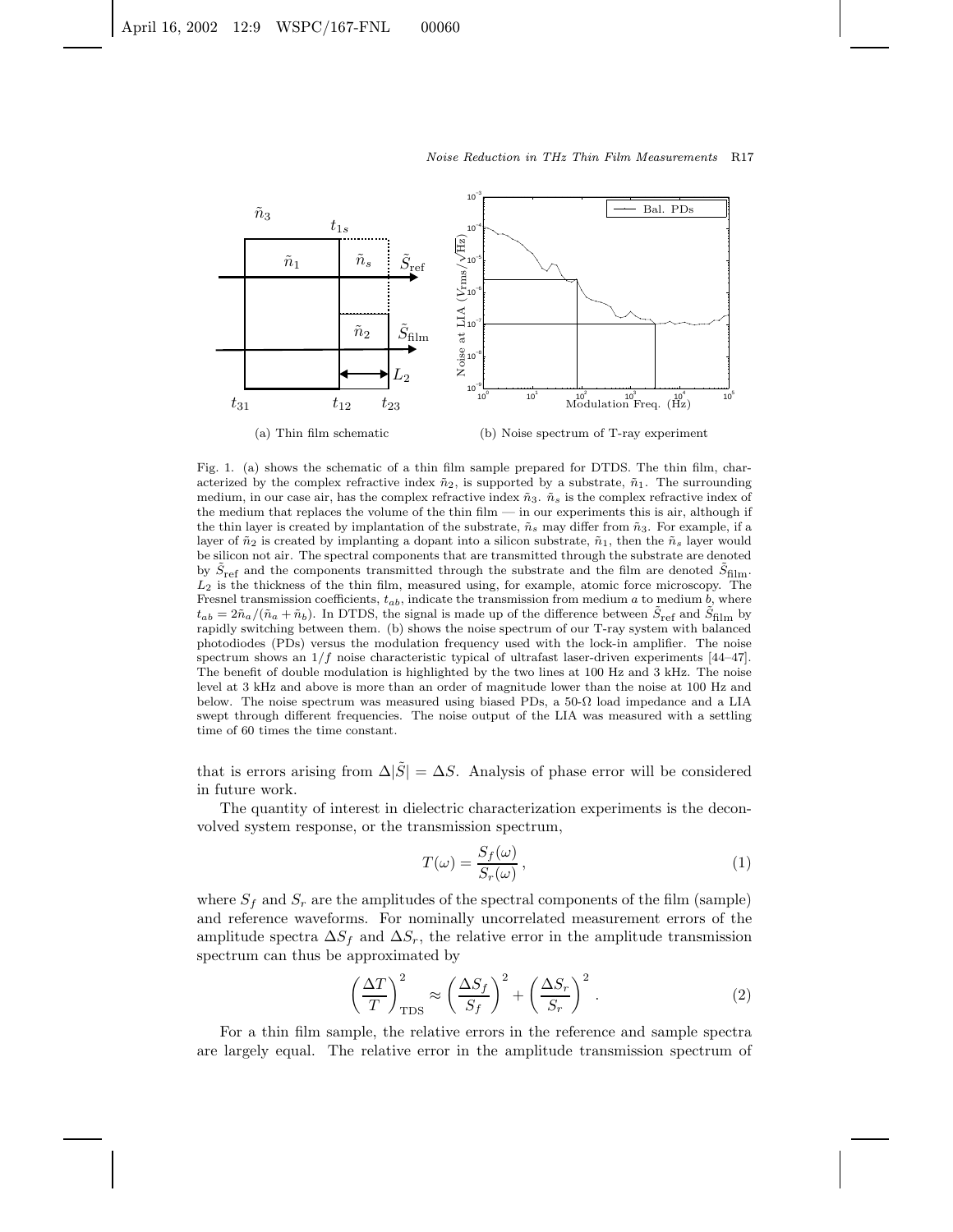a thin film measured with normal THz-TDS can be approximated by

$$
\left|\frac{\Delta T}{T}\right|_{\text{TDS}} \approx \sqrt{2} \left|\frac{\Delta S_r}{S_r}\right|.\tag{3}
$$

In DTDS, the complex transmission spectrum is calculated from

$$
T(\omega) = 1 - \frac{S_d(\omega)}{S_r(\omega)},
$$
\n(4)

where  $\tilde{S}_d$  is the complex differential spectrum. Hence

$$
\left(\frac{\Delta T}{T}\right)_{\text{DTDS}}^2 \approx \left[\left(\frac{\Delta S_d}{S_d}\right)^2 + \left(\frac{\Delta S_r}{S_r}\right)^2\right] \left(\frac{S_d}{S_f}\right)^2,\tag{5}
$$

where  $S_f = S_r - S_d$ . Equation 5 shows that using DTDS instead of normal TDS reduces the relative error in the amplitude transmission spectrum by a factor of  $S_d/S_f$ , so long as

$$
\Delta S_d / S_d \approx \Delta S_f / S_f. \tag{6}
$$

Equation (6) is valid for our system dominated by noise in the THz generation arm of the pump-probe system. DTDS is most beneficial for very thin films, where the transmission spectrum of the differential signal  $S_d$  is much smaller than the spectra of the film or the reference. The THz phase change induced by a dielectric sample is proportional to its thickness. The improvement in SNR due to DTDS is shown experimentally in Sec. 5 by measuring the reference and differential spectra of a thin film sample.

DTDS was first demonstrated in 2000 to determine the refractive index of a  $1.8-\mu$ m-thick parylene-N film [51]. This first work developed an analytical expression for the refractive index of the film and dithered the sample at 16 Hz. An improvement on this work was to increase the dither frequency to 66 Hz and thereby reduce the noise in the detected T-rays [54]. Ultrafast lasers have an  $1/f$  noise characteristic, so increasing the modulation frequency dramatically reduces noise [44–47]. To increase the modulation frequency further, we use double modulation.

#### **3.2.** *Double modulation*

Double modulation is a technique similar to encoding information on a carrier wave in telecommunications. The signal, already modulated at a lower frequency  $f_2$ , is additionally modulated at a higher frequency  $f_1$  by an optical chopper. The frequency  $f_1$ , equivalent to the carrier frequency, is then removed in the detection system through demodulation. The advantage of double modulation is that the noise level is less at the higher modulation frequency, as shown in Fig. 1(b).

The main source of noise in the DTDS experiment is the mode-locked Ti:sapphire laser, with a  $1/f$  noise characteristic. Noise can be reduced by modulating the pump beam at some audio or radio frequency  $f_2$  with a mechanical chopper, or an acoustoor electro-optic device. Once converted to an electronic signal with a photo detector of appropriate bandwidth, the depth of the modulation is detected with a lock-in amplifier (LIA). The LIA then passes the signal through a very narrow band filter to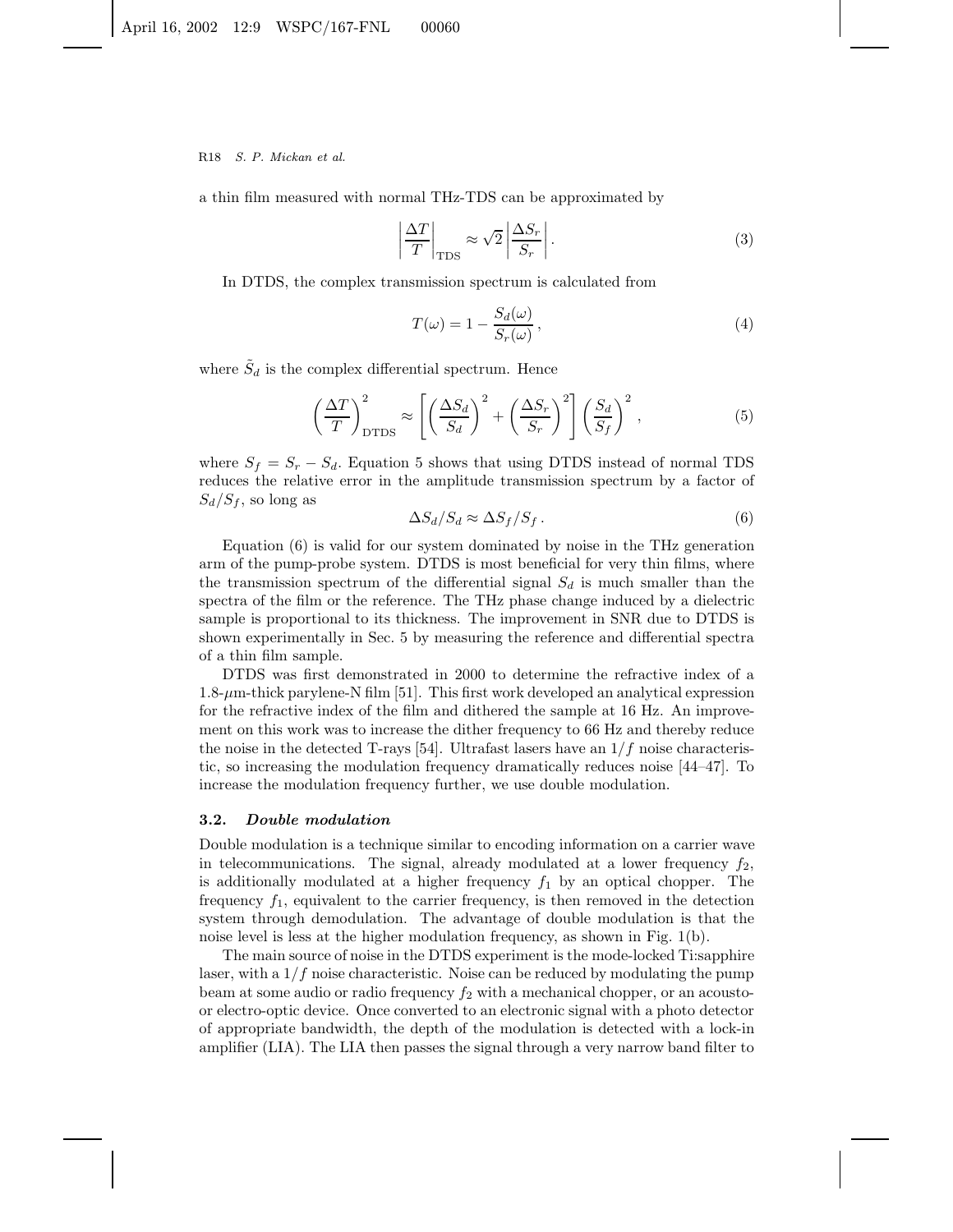

Fig. 2. This figure is a diagrammatic comparison of single and double modulation. (a) shows an experiment with a single LIA. The signal is modulated at a frequency  $f_2$  by, in our case, a galvanometric shaker. Although the signal is chopped by a square wave, the LIA detects the fundamental sine wave, so we consider it to be a single frequency spike. The LIA has a certain bandwidth, set by its time constant, and the noise at the LIA output is determined by the noise power within that bandwidth, which corresponds to the shaded region in Fig.  $2(a)$ . (b) demonstrates the operation of double modulation. In double modulation, the signal at the input to the first LIA is found at the sum and difference of the modulation frequencies,  $f_1 + f_2$  and  $f_1 - f_2$ . The first LIA acts as a frequency mixer and demodulates the  $f_1$  frequency, so that at the input of the second LIA, the signal is modulated at  $f_2$ . The advantage of DTDS is that the noise found at the output of the second LIA is far less than in the single LIA setup. One important point is that the bandwidth of the first LIA has to be set sufficiently wide to allow the signal to pass through at a frequency  $\pm f_2$  from the center frequency. Double modulation can be achieved using a LIA driven by a synthesized frequency  $f_1 + f_2$ , unless the sum frequency is at radio frequencies (RF). In that case, it is advantageous to have the second LIA operating at audio frequencies (AF) because an AF LIA has better operating characteristics than an RF LIA [55].

reject any variations not at the modulation frequency. Single frequency modulation is diagrammatically described in Fig.  $2(a)$ . The important quantity is the shaded area under the noise curve, which indicates the amount of noise appearing at the output of the LIA.

Ideally an experiment should be modulated at as high a frequency as possible. For mode-locked lasers,  $1/f$  signal fluctuations dominate at frequencies below 3 MHz, where the shot noise limit is reached [56]. As discussed in Sec. 4, we have used a galvanometric scanner as the second modulator, and it is impossible to shake the thin film sample above audio frequencies because of mechanical inertia. Galvanometric scanners do not have sufficient travel at frequencies above 100 Hz when a sample is attached. At modulation frequencies below 100 Hz, the  $1/f$  noise levels are very high, greatly reducing the sensitivity of DTDS. Double modulation enables the use of an high carrier frequency, which sets the noise level, and an arbitrarily low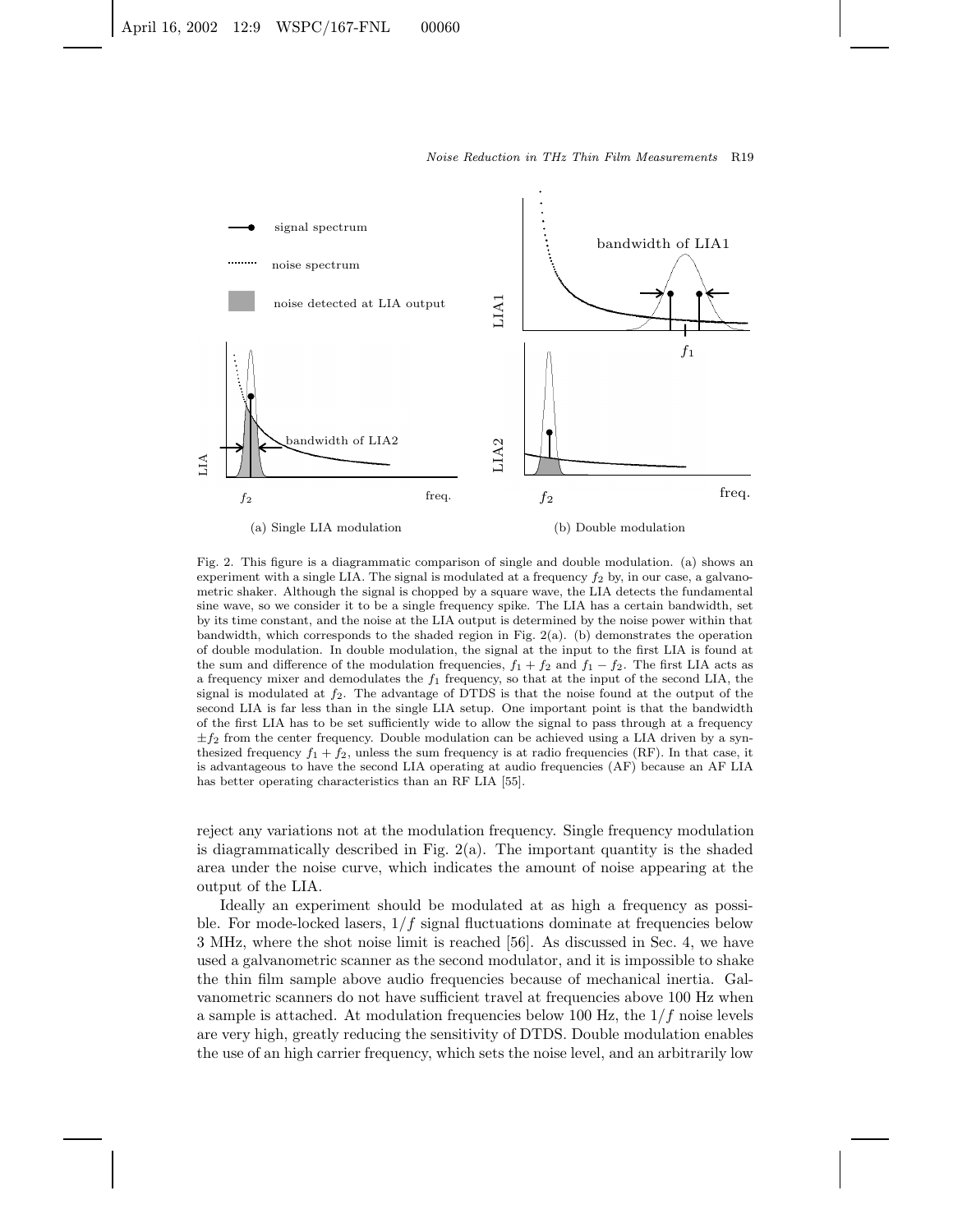shaker frequency. Galvanometer operation at a frequency less than 20 Hz, where  $1/f$  noise is very high, eliminates heating problems and enables a larger shaking amplitude. The process of double modulation and demodulation is shown in Fig. 2(b). The narrow detection bandwidth of LIA2 at  $f_2$  rejects any harmonics caused by double modulation.

A schematic layout of double modulation as implemented in our experiment is shown in Fig. 3. The pump beam is first modulated at  $f_1$  by the mechanical chopper and then modulated at  $f_2$  by the dithered thin film sample. The double modulated T-ray signal is converted to a polarization modulation of the probe beam using electro-optic detection [22]. Balanced PDs detect the polarization modulation of the probe beam, and the first LIA, acting as a mixer, demodulates the chopper  $f_1$ . The second LIA detects the thin film signal at  $f_2$  and provides a complex output representing the DTDS waveform at a given pump-probe delay. The delay is scanned to sample the entire T-ray waveform.



Fig. 3. Schematic of the DTDS experiment. The pump and probe beams are split from the ultrafast laser. This experimental setup is explained in Sec. 4.

To quantify the improvement in SNR due to double modulation, we have to consider both the decrease in noise level and the decrease in signal level it causes. Modulating the signal with a second modulator decreases its amplitude by half. Each modulator blocks fifty percent of the pump beam. If, however, the reduction in noise is better than fifty percent, then double modulation results in an improved SNR. In Fig. 1(b) we show the noise spectrum of our T-ray system, which uses balanced photodiode (PD) detection [57, 58]. If the modulation frequency is set to 3 kHz or higher, the noise level drops by an order of magnitude compared to a modulation frequency of 100 Hz or lower. This is the improvement that we predict for a system dominated by  $1/f$  noise.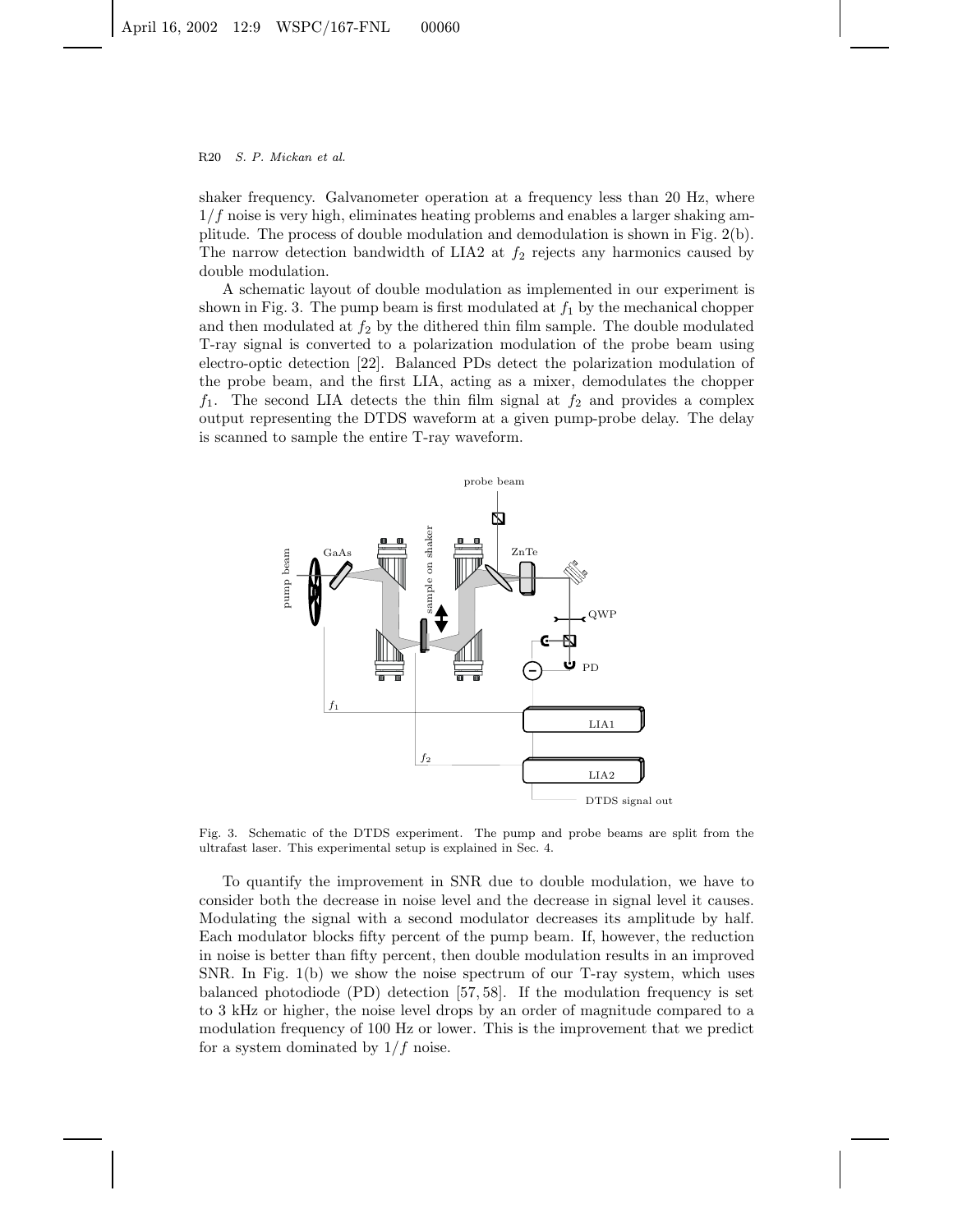#### **4. Experimental Setup**

Our T-ray system is a typical system, using a semiconductor T-ray source and electro-optic detection [59–61].

The optical layout is shown in Fig. 3. Our ultrafast laser is a Spectra-Physics Tsunami Ti:sapphire oscillator, multi-line pumped by a Spectra-Physics BeamLoc large frame argon-ion laser, and producing 1.7 W average power of 100-fs pulses at an 82-MHz repetition rate [62]. Our pump beam power is about 800 mW after passing through a mechanical chopping wheel, which modulates the beam at  $f_1$ . T-rays are generated by ultrafast current transients in a thin GaAs wafer mounted at Brewster's angle to the beam. The T-rays are collimated and focused with offaxis gold-coated paraboloidal reflectors, and detected in a collinear geometry in a 2-mm-thick < 110 >-oriented ZnTe crystal. The probe beam power is approximately 100 mW and we detect 1 mA of current in each of the balanced PDs. The polarization rotation of the probe beam is detected by a Wollaston analyzer and balanced PDs. A quarter wave plate (QWP) is used to compensate for the intrinsic birefringence in the ZnTe. The difference current from the PDs, proportional to the T-ray electric field, is filtered by two LIAs, as described in Sec. 3.2. The first LIA has a time constant of 300  $\mu$ s, which corresponds to a 260-Hz filter bandwidth, and the second LIA has a time constant of 100 ms.

The thin film sample is held in a galvanometric shaker from Cambridge Technology  $[63]$ , operating at  $f_2$ . The shaker itself is mounted in a large aluminium heat sink to keep its operating temperature below 50◦C. The heat sink, despite its proximity to the T-ray beam path, has less than 1% effect on the transmitted T-ray waveforms. The diameter of the T-ray spot on the sample is less than 2 mm.

The thin film sample used in these experiments is a rectangle of amorphous glass, half-covered with a  $180$ - $\mu$ m-thick layer of black electrical tape. A relatively thick film is used to demonstrate the reduction of noise in DTDS compared to TDS; if a film is too thin, no results is observed in TDS. The glass slide is approximately 30-mm high, 13-mm wide and 1-mm thick. A sample this size ensures the THz beam passes wholly and exclusively through either the sample or the substrate as it oscillates. The sample was driven sinusoidally at 5 Hz. A low frequency allows the galvanometer to operate with a large amplitude and without over-heating.

#### **5. Results and Discussion**

The raw time domain data from a DTDS experiment are shown in Fig. 4(a). Even for a relatively thick 180-µm film, the difference between the waveforms propagated through the substrate and through the film is almost indistinguishable. The differential signal is far smaller than the other waveforms, and is  $90°$  out of phase with the reference waveform. The DTDS technique was first called *differential* because the DTDS signal is an approximate differentiation of the reference signal with respect to time; the optical delay caused by the moving the thin film into the beam path is a very small  $\Delta t$ . By measuring the small change in amplitude of the transmitted signal,  $\Delta y$ , and plotting as a function of time delay, one is approximately measuring the slope of the reference waveform,  $dy/dt$ .

The amplitude spectra of the reference and differential waveforms are plotted in Fig. 4(b). The 0.2 to 2 THz bandwidth of the reference pulse is typical for this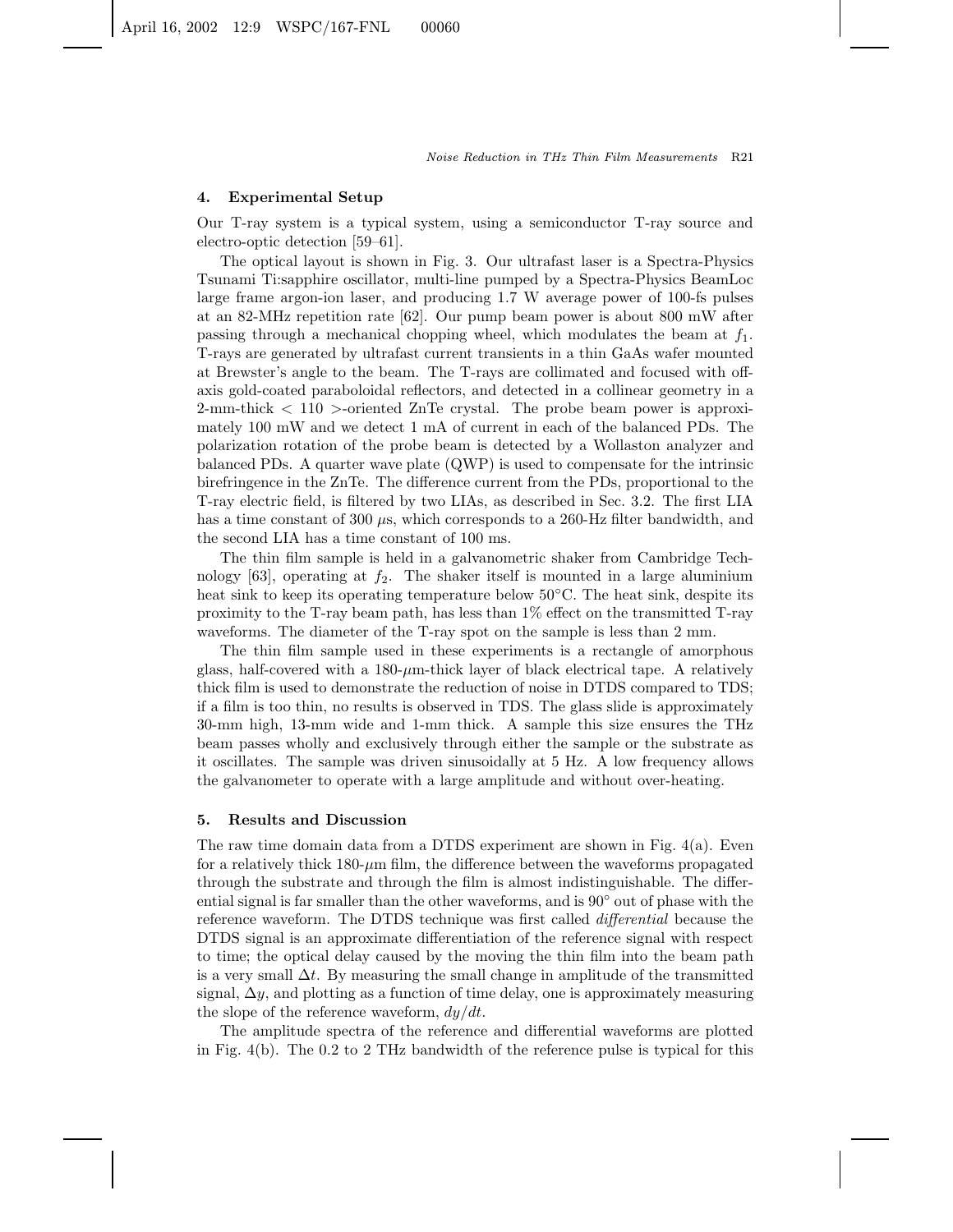

(b) T-ray transmission spectra

Fig. 4. Experimental T-ray time-domain waveforms and spectra. (a) shows the reference waveform through the substrate, the waveform through the film, and the differential signal. These measurements were taken with a LIA time constant of 100 ms, at room temperature. (b) shows the transmission spectra of the reference and differential T-ray waveforms. Phase information is linear and is not shown in these plots. The bandwidth of the reference pulse is typical for our T-ray system, driven as it is by T-ray generation from a GaAs surface using 100-fs optical pulses. The absorption lines at 0.56, 0.75 and 1.1 THz are caused by water vapor in the air [53].

100-fs laser T-ray system. The strong absorption lines are due to water vapor in the air [53]. The water lines are removed in the deconvolution process, but still result in a lower SNR at affected frequencies. The differential signal has a reduced bandwidth because decreased SNR, although the approximate shape is the same as the reference spectrum.

The noise level in these measurements can be estimated experimentally with repeated measurements. Each experiment is repeated four times over a day to estimate the uncertainty. The experimental errors for TDS and DTDS are summarized in Table 2. As detailed in the figure caption, the observed noise is less than expected because the noise in each waveform is correlated to some extent. The noise values for DTDS are larger than TDS because we have used double modulation, which halves the signal, and contains noise introduced by the galvanometer.

Table 1. Comparison of equations for estimating the experimental error in measured transmission coefficients in THz-TDS and DTDS. DTDS has an inherently lower noise level than TDS by a factor of approximately  $|\tilde{S}_d|/|\tilde{S}_r|$ , the ratio of the differential and reference spectra. For thin films, where the sample and reference spectra are substantially similar, the ratio  $|\tilde{S}_d|/|\tilde{S}_r|$  is far less than unity, so noise in DTDS is less than in TDS.

|             | MEASURE                   | $ \Delta T/T $                                                            |
|-------------|---------------------------|---------------------------------------------------------------------------|
| TDS         | $ \Delta S_r $<br>$ S_r $ | $\sqrt{2} \left  \frac{\Delta S_r}{S_r} \right $                          |
| <b>DTDS</b> | $ \Delta S_d $<br>$ S_d $ | $\sqrt{2}\left \frac{\Delta S_r}{S_r}\right \left \frac{S_d}{S_r}\right $ |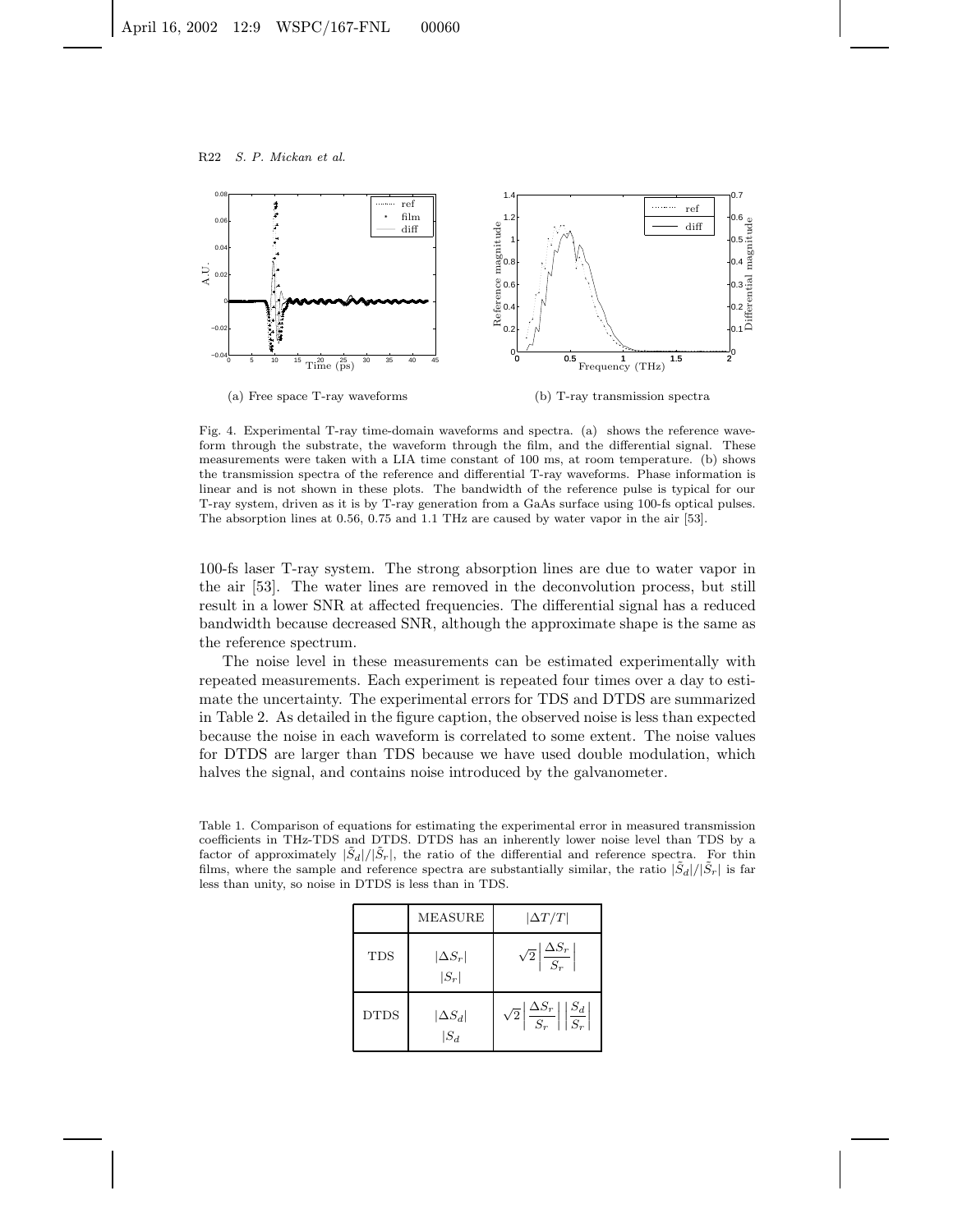Table 2. This table shows calculated and observed measurement fluctuations for the 0.5-THz frequency component of the reference, differential and transmission spectra. The fluctuation level at 0.5 THz was chosen because it is close to the peak of the frequency spectrum (Fig. 4(b)). The measured errors were determined from the spread of four repeated measurements under identical conditions. The raw error in DTDS is much larger than for TDS for two main reasons: firstly, this data was taken with double modulation, so the signal level is half that in TDS. Secondly, there is noise inherent in the galvanometer system, which we expect contributes to measurement fluctuations. The calculated  $|\Delta T/T|$  are estimated using the equation in Table 1 for TDS and from Eq. (5) for DTDS. Equation (5) must be used because, in this experiment, the condition expressed in Eq. (6) does not hold. The observed  $|\Delta T/T|$  were determined from four numerical calculations of the transmission amplitude at 0.5 THz. The observed values are both less than the expected values. This is most likely due to our assumption of uncorrelated noise in successive measurements. The measurement to measurement fluctuations for the reference, sample and differential waveforms is correlated to some extent, so there is an element of noise cancelation in the deconvolution calculation that determines  $\tilde{T}$ .

|             | <b>MEASURE</b>                                            | Calculated $ \Delta T/T $ | Observed $ \Delta T/T $ |
|-------------|-----------------------------------------------------------|---------------------------|-------------------------|
| <b>TDS</b>  | $\left \frac{\Delta S_r}{\Delta}\right  = 1.0\%$<br>$S_r$ | 1.4%                      | $1.0\%$                 |
| <b>DTDS</b> | $\Delta S_d$<br>$=4.6\%$                                  | $2.4\%$                   | $1.4\%$                 |

The results of this experiment demonstrate the accuracy of the DTDS technique, and confirm the estimates of noise reduction from thin film samples.

Figure 5 shows the noise spectrum of the T-ray system, and demonstrates the benefits of using double-modulated DTDS (d-DTDS) over "normal" DTDS (n-DTDS). This spectrum was measured using a modulator and a lock-in amplifier at values of frequency, increasing from 2 Hz to 2 kHz. The galvanometer ("galvo") was used to measure noise from 2 to 10 Hz and an optical chopper ('chopper') was used for 10 Hz to 2 kHz. Each set of measurements has two values, which are upper and lower bounds indicating the approximate errors in the measurements. For these values the delay stage (see Fig. 3) was set at the pulse peak (Fig.  $4(a)$ ), and each noise value was measured using the lock-in amplifier, resulting in root-mean-squared noise value found at the peak of the T-ray signal pulse. The measured noise value from the LIA was normalized to the actual value of the T-ray peak, to account for very slow laser fluctuations, and to the bandwidth of the LIA low-pass filter — this value can be considered an *inverse* signal-to-noise ratio. There is a clear discrepancy between the noise level of the chopper modulation and the galvanometer modulation. This noise increase is due to the physical instabilities in the galvanometer and slight fluctuations in its modulation frequency. This problem could be reduced by engineering a better shaker and drive circuitry.

Figure 5 compares the measured noise spectrum to a 1/f trend, which is typical of laser noise spectra [44]. System noise measured under chopper modulation corresponds well to this relationship, until it is driven at higher frequencies, above 500 Hz. The optical chopper used in this experiment has an operational limit of 6 kHz, and at the higher operating frequencies starts to introduce additional noise into the system. This can be avoided by using a modulator designed for higher frequency operation, such as an acousto-optic modulator.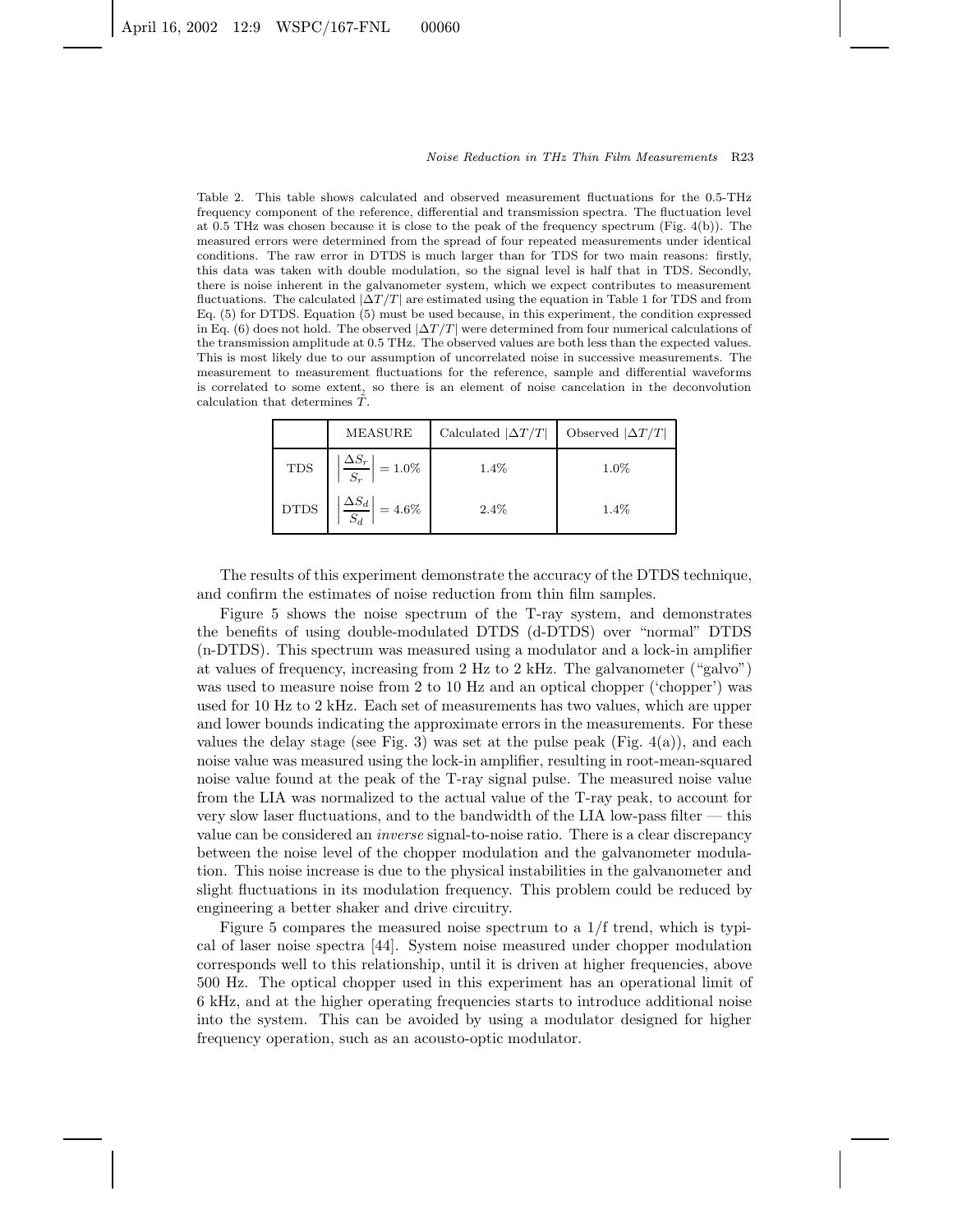

Fig. 5. Experimental noise spectrum of the T-ray system for increasing modulation frequency, showing the noise reduction due to double modulation. The noise spectrum measured with the galvanometer and the optical chopper are compared to a theoretical 1/f trend, which is typical of experiments dominated by laser noise. The measured noise spectra are represented by two lines, which are the upper and lower bounds of the error bounds for each measurement, and are normalized to the signal strength (in effect this is a plot of the inverse signal-to-noise ratio). Both modulators show noise spectra with the 1/f trend, except the noise level with galvanometer modulation is larger, due to mechanical instabilities and jitter in the shaking frequency. The noise levels of experiments using normal (one LIA) DTDS and double-modulated DTDS are shown as points on the spectrum. The value "n-DTDS  $\times$  2" is half the actual noise of the d-DTDS experiment. This point is shown to demonstrate that, had the signal level not been halved by the dual modulators, the experimental noise would fit on the spectral curve as expected.

Lastly, Fig. 5 shows the noise levels of normal DTDS ("n-DTDS") compared to double-modulated DTDS ("d-DTDS"). The reduction in noise due to double modulation is evident, and clearly due to the second higher modulation frequency. Double modulation reduces noise due to the galvanometer instability and due to low-frequency laser fluctuations. This reduction in noise is approximately predicted by the  $1/f$  noise trend typical of systems dominated by laser noise. "d-DTDS  $\times$  2" is shown to indicate what the normalized noise value would be if the signal strength in d-DTDS were doubled. "d-DTDS" suffers a reduction in signal strength by half, as mentioned above.

Our results show that noise is greatly reduced in T-ray thin-film measurements when using a double-modulated differential system.

# **6. Conclusions and Future Directions**

We have demonstrated the application of double modulation to improve the SNR of DTDS of thin films by over an order of magnitude. DTDS has been presented as a method of overcoming the difficulty of T-ray spectroscopy of thin films by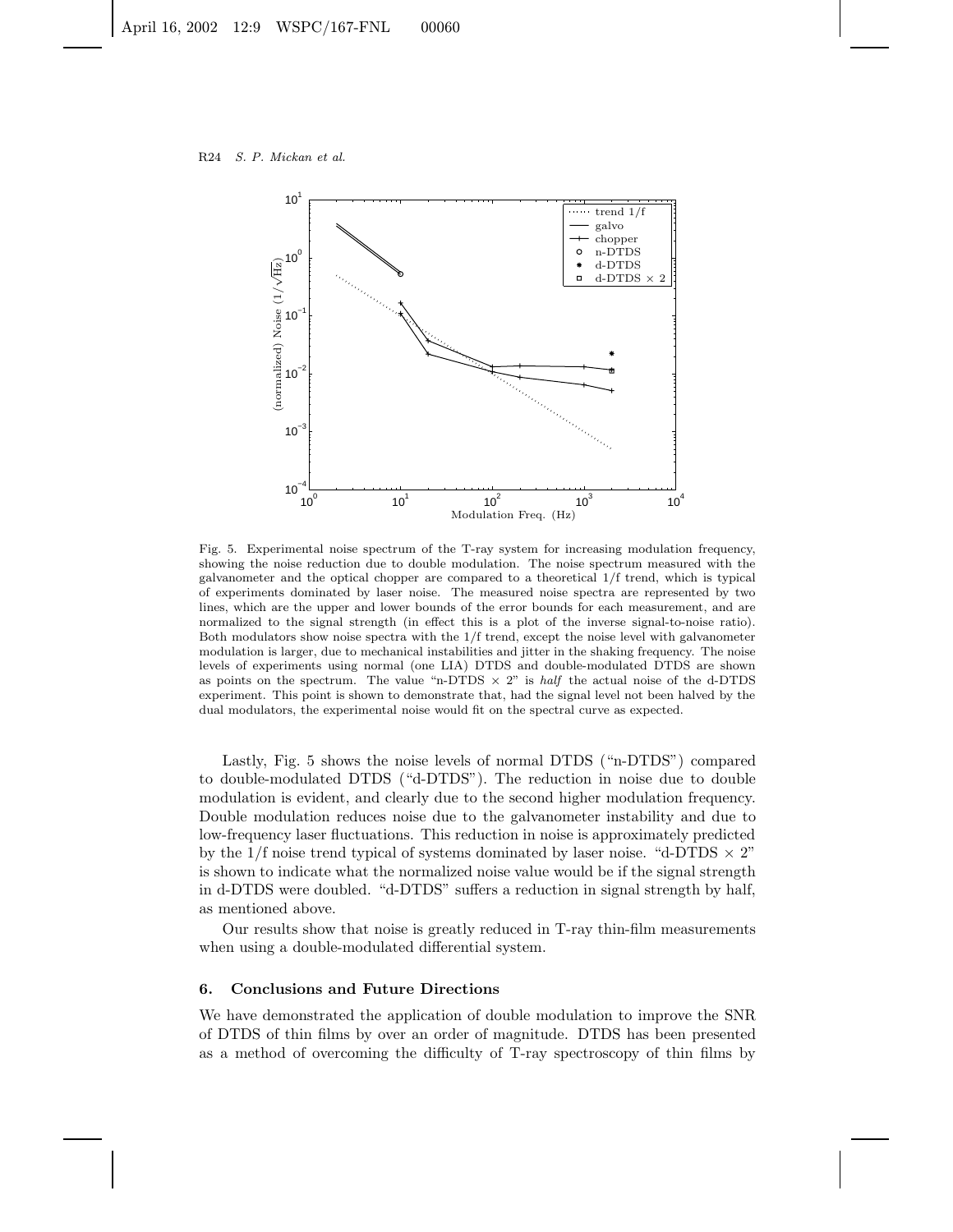reducing the effects of noise. This improvement has been quantified mathematically. DTDS can be improved by using double modulation, which has been explained and implemented experimentally. Our experimental results demonstrate the noise reduction due to DTDS, which makes it possible to detect thin films with T-rays, and the further improvement due to double modulation (d-DTDS). This simple technique enables thin films to be characterized in the GHz-THz range for fast integrated circuit technology, and for novel work in far-infrared biosensor systems.

There are a number of system improvements and potential applications that remain to be explored in DTDS. We expect that the noise of the system can be further reduced by using a modulation frequency higher than 3 kHz, coupled with an RF LIA.

We will be applying the DTDS method to characterize thin biomolecular films for lab-on-a-chip applications. It will be valuable to be able to non-invasively probe the hydration, conformation and activity of protein films used, for example, as enzyme catalysts layered on inorganic substrates. DTDS is an ideal technique for such research.

### **Acknowledgments**

Samuel Mickan would like to acknowledge the support of the Fulbright Commission and Clough Engineering (Australia). This work was funded in part by the U. S. National Science Foundation, the U. S. Army Research Office and the Australian Research Council (ARC).

#### **References**

- [1] S. P. Mickan, D. Abbott, J. Munch and X.-C. Zhang, Double modulated differential THz-TDS for thin film dielectric characterization, Microelectronics Journal **Submitted** (2002).
- [2] M. L . Green, E. P. Gusev, R. Degraeve and E. L . Garfunkel, Ultrathin (< 4 nm)  $SiO<sub>2</sub>$  and  $Si-O-N$  gate dielectric layers for silicon microelectronics: Understanding the processing, structure, and physical and electrical limits, Journal of Applied Physics **90**(5) (2001) 2057–2121.
- [3] A. I. Kingon, J.-P. Maria and S. K. Streiffer, Alternative dielectrics to silicon dioxide for memory and logic devices, Nature **406**(6779) (2000) 1032–1038.
- [4] C. R. Kagan, D. B. Mitzi and C. D. Dimitrakopoulos, Organic-inorganic hybrid materials as semiconducting channels in thin-film field-effect transistors, Science **286**(5441) (1999) 945–947.
- [5] C. D. Dimitrakopoulos, S. Purushothaman, J. Kymissis, A. Callegari and J. Shaw, Low-voltage organic transistors on plastic comprising high-dielectric constant gate insulators, Science **283**(5403) (1999) 822–824.
- [6] F.-J. Meyer zu Heringdorf, M. C. Reuter and R. M. Tromp, Growth dynamics of pentacene thin films, Nature **412**(6846) (2001) 517–520.
- [7] M. Brucherseifer, P. Haring Bolívar, H. Klingenberg and H. Kurz, Angle-dependent  $THz$  tomography  $-$  characterization of thin ceramic oxide films for fuel cell applications, Applied Physics B: Lasers and Optics **72**(3) (2001) 361–366.
- [8] M. C. Nuss and J. Orenstein, *Terahertz time-domain spectroscopy*, in *Millimeter and* submillimeter wave spectroscopy of solids, Vol. 74 of Topics in Applied Physics, Ch. 2, pp. 7–50, ed. G. Grüner, Springer-Verlag, Berlin, Germany (1998).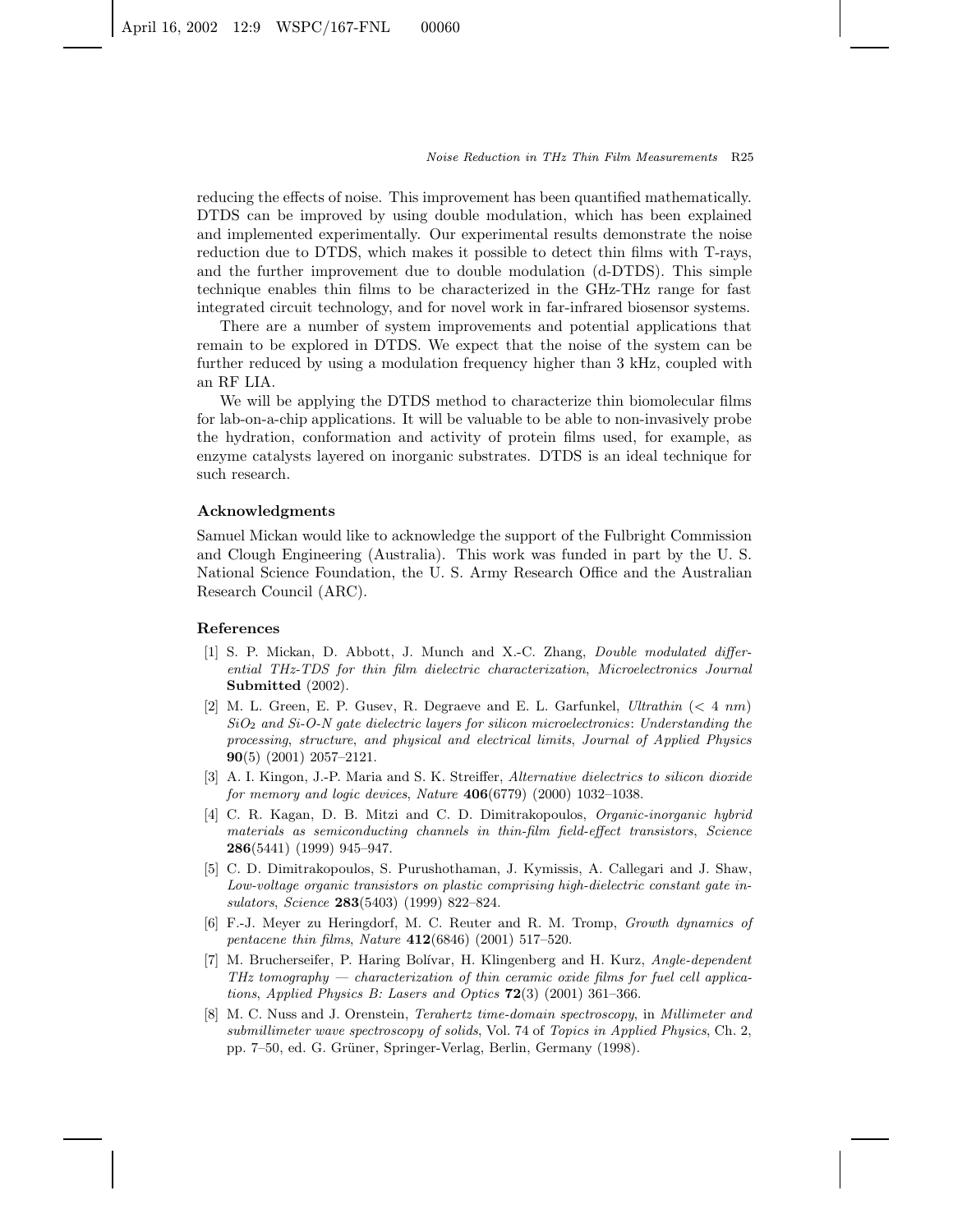- R26 S. P. Mickan et al.
- [9] B. Lax, Applications of far infrared lasers, in Tunable Lasers and Applications, Vol. 3 of Springer Series in Optical Sciences, pp. 340–347, eds. A. Mooradian, T. Jaeger and P. Stokseth, Springer-Verlag, Berlin (1976).
- [10] S. P. Mickan, D. Abbott, J. Munch, X.-C. Zhang and T. van Doorn, Analysis of system trade-offs for terahertz imaging, Microelectronics Journal **31**(7) (2000) 503–514.
- [11] P. Y. Han, M. Tani, M. Usami, S. Kono, R. Kersting and X.-C. Zhang, A direct comparison between terahertz time-domain spectroscopy and far-infrared Fourier transform spectroscopy, Journal of Applied Physics **89**(4) (2001) 2357–2359.
- [12] E. Bründermann, D. R. Chamberlin and E. Haller, Novel design concepts of widely tunable germanium terahertz lasers, Infrared Physics and Technology **40**(3) (1999) 141–151.
- [13] M. Jackson, E. M. Telles, M. D. Allen and K. M. Evenson, Short-wavelength farinfrared laser cavity yielding new laser emissions in  $CD<sub>3</sub>OH$ , Applied Physics B: Lasers and Optics **72**(7) (2001) 815–818.
- [14] S. S. Dhillon, A. G. Davies, R. Harrell, E. H. Linfield, D. A. Ritchie, M. Pepper and D. D. Arnone, Terahertz (THz) electro-luminescence from AlGaAs-GaAs quantum cascade heterostructures, in Conference on Lasers and Electro-Optics '01, Baltimore, MD, U.S.A. (May 2001) IEEE LEOS & OSA, 483–484.
- [15] A. Pimenov, A. V. Pronin, A. Loidl, A. P. Kampf, S. I. Krasnosvobodtsev and V. S. Nozdrin, Submillimeter spectroscopy of tilted  $Nd_{1.85}Ce_{0.15}CuO_{4-\delta}$  films: Observation of a mixed ac-plane excitation, Applied Physics Letters **77**(3) (2000) 429–431.
- [16] D. H. Auston and M. C. Nuss, Electrooptic generation and detection of femtosecond electrical transients, IEEE Journal of Quantum Electronics **24**(2) (1988) 184–197.
- [17] J. A. Valdmanis, G. A. Mourou and C. W. Gabel, Subpicosecond electrical sampling, IEEE Journal of Quantum Electronics **19**(4) (1983) 664–667.
- [18] M. Y. Frankel, J. F. Whitaker and G. A. Mourou, Optoelectronic transient characterization of ultrafast devices, IEEE Journal of Quantum Electronics **28**(10) (1992) 2313–2324.
- [19] D. H. Auston and K. P. Cheung, Coherent time-domain far-infrared spectroscopy, Journal of the Optical Society of America B: Optical Physics **2**(4) (1985) 606–612.
- [20] C. Fattinger and D. Grischkowsky, Point source terahertz optics, Applied Physics Letters **53**(16) (1988) 1480–1482.
- [21] B. B. Hu, X.-C. Zhang and D. H. Auston, Free-space radiation from electro-optic crystals, Applied Physics Letters **56**(6) (1990) 506–508.
- [22] Q. Wu and X.-C. Zhang, Free-space electro-optic sampling of terahertz beams, Applied Physics Letters **67**(24) (1995) 3523–3525.
- [23] Y. Pastol, G. Arjavalingham, J.-M. Halbout and G. V. Kopscay, Coherent broadband microwave spectroscopy using picosecond optoelectronic antennas, Applied Physics Letters **54**(4) (1989) 307–309.
- [24] D. Grischkowsky, S. Keiding, M. van Exter and C. Fattinger, Far-infrared time-domain spectroscopy with terahertz beams of dielectrics and semiconductors, Journal of the Optical Society of America B: Optical Physics **7**(10) (1990) 2006–2015.
- [25] B. B. Hu and M. C. Nuss, Imaging with terahertz waves, Optics Letters **20**(16) (1995) 1716–1718.
- [26] D. M. Mittleman, M. Gupta, R. Neelamani, R. G. Baraniuk, J. V. Rudd and M. Koch, Recent advances in terahertz imaging, Applied Physics B: Lasers and Optics **68**(6) (1999) 1085–1094.
- [27] Z. Jiang, X. G. Xu and X.-C. Zhang, Improvement of terahertz imaging with a dynamic subtraction technique, Applied Optics **39**(17) (2000) 2982–2987.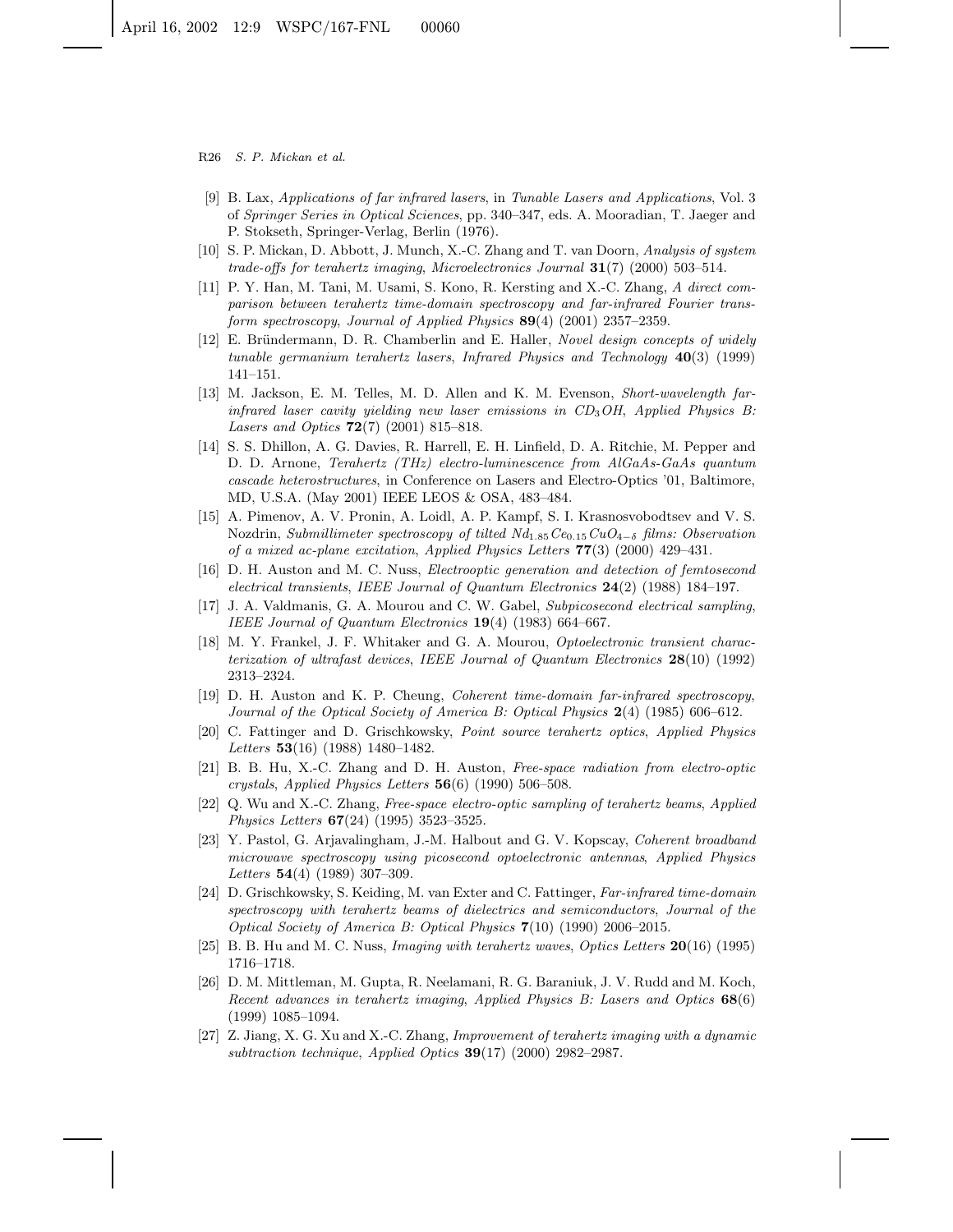- [28] Q. Chen, M. Tani, Z. Jiang and X.-C. Zhang, Electro-optic transceivers for terahertzwave applications, Journal of the Optical Society of America B: Optical Physics 18(6) (2001) 823–831.
- [29] A. B. Ruffin, J. Decker, L. Sanchez-Palencia, L. Le Hors, J. F. Whitaker, T. B. Norris and J. Van Rudd, Time reversal and object reconstruction with single-cycle pulses, Optics Letters 26(10) (2001) 681–683.
- [30] B. Ferguson, S. Wang and X.-C. Zhang, T-ray computed tomography, in IEEE/LEOS Annual Meeting Conference Proceedings, Vol. 1. IEEE, San Diego, CA, U.S.A. (Nov. 2001) PD1.7–PD1.8.
- [31] Q. Chen, Z. Jiang, G. X. Xu and X.-C. Zhang, Near-field terahertz imaging with a dynamic aperture, Optics Letters  $25(15)$  (2000) 1122-1124.
- [32] O. Mitrofanov, I. Brener, M. C. Wanke, R. R. Ruel, J. D. Wynn, A. J. Bruce and J. Federici, Near-field microscope probe for far infrared time domain measurements, Applied Physics Letters  $77(4)$  (2000) 591-3.
- [33] O. Mitrofanov, I. Brener, R. Harel, J. D. Wynn, L. N. Pfeiffer, K. W. West and J. Federici, Terahertz near-field microscopy based on a collection mode detector, Applied Physics Letters 77(22) (2000) 3496–8.
- [34] R. A. Cheville and D. Grischkowsky, Time domain terahertz impulse ranging studies, Applied Physics Letters 67(14) (1995) 1960–1962.
- [35] Z. G. Lu, P. Campbell and X.-C. Zhang, Free-space electro-optic sampling with a high-repetition-rate regenerative amplified laser, Applied Physics Letters 71(5) (1997) 593–595.
- [36] R. M. Woodward, B. Cole, V. P. Wallace, D. D. Arnone, R. Pye, E. H. Linfield, M. Pepper and A. G. Davies, Terahertz pulse imaging of in-vitro basal cell carcinoma samples, in Conference on Lasers and Electro-Optics '01, Baltimore, MD, U.S.A. (May 2001) IEEE LEOS & OSA,329–330.
- [37] M. Li, G. C. Cho, T.-M. Lu, X.-C. Zhang, S.-Q. Wang and J. T. Kennedy, Timedomain dielectric constant measurement of thin film in GHz-THz frequency range near Brewster angle, Applied Physics Letters 74(15) (1999) 2113–2115.
- [38] M. Tonouchi, M. Yamashita and M. Hangyo, Vortex penetration in YBCO thin film strips observed by THz radiation imaging, Physica B 284–288 (2000) 853–854.
- [39] D. R. Grischkowsky, Optoelectronic characterization of transmission lines and waveguides by terahertz time-domain spectroscopy, IEEE Journal of Selected Topics in Quantum Electronics 6(6) (2000) 1122–1135.
- [40] G. Gallot, S. P. Jamison, R. W. McGowan and D. Grischkowsky, Terahertz waveguides, Journal of the Optical Society of America B: Optical Physics 17(5) (2000) 851–863.
- [41] M. Brucherseifer, M. Nagel, P. Haring Bolívar, H. Kurz, A. Bosserhoff and R. Büttner, Label-free probing of the binding state of DNA by time-domain terahertz sensing, Applied Physics Letters 77(24) (2000) 4049–4051.
- [42] M. Ree, K.-J. Chen, D. P. Kirby, N. Katzenellenbogen and D. Grischkowsky, Anisotropic properties of high-temperature polyimide thin films: Dielectric and thermalexpansion behaviors, Journal of Applied Physics  $72(5)$  (1992) 2014–2021.
- [43] L. Duvillaret, F. Garet and J.-L. Coutaz, A reliable method for extraction of material parameters in terahertz time-domain spectroscopy, IEEE Journal of Selected Topics in Quantum Electronics 2(3) (1996) 739–746.
- [44] D. von der Linde, Characterization of the noise in continuously operating mode-locked lasers, Applied Physics B: Photophysics and Laser Chemistry 39(4) (1986) 201–217.
- [45] H. A. Haus and A. Mecozzi, Noise of mode-locked lasers, IEEE Journal of Quantum Electronics 29(3) (1993) 983–996.